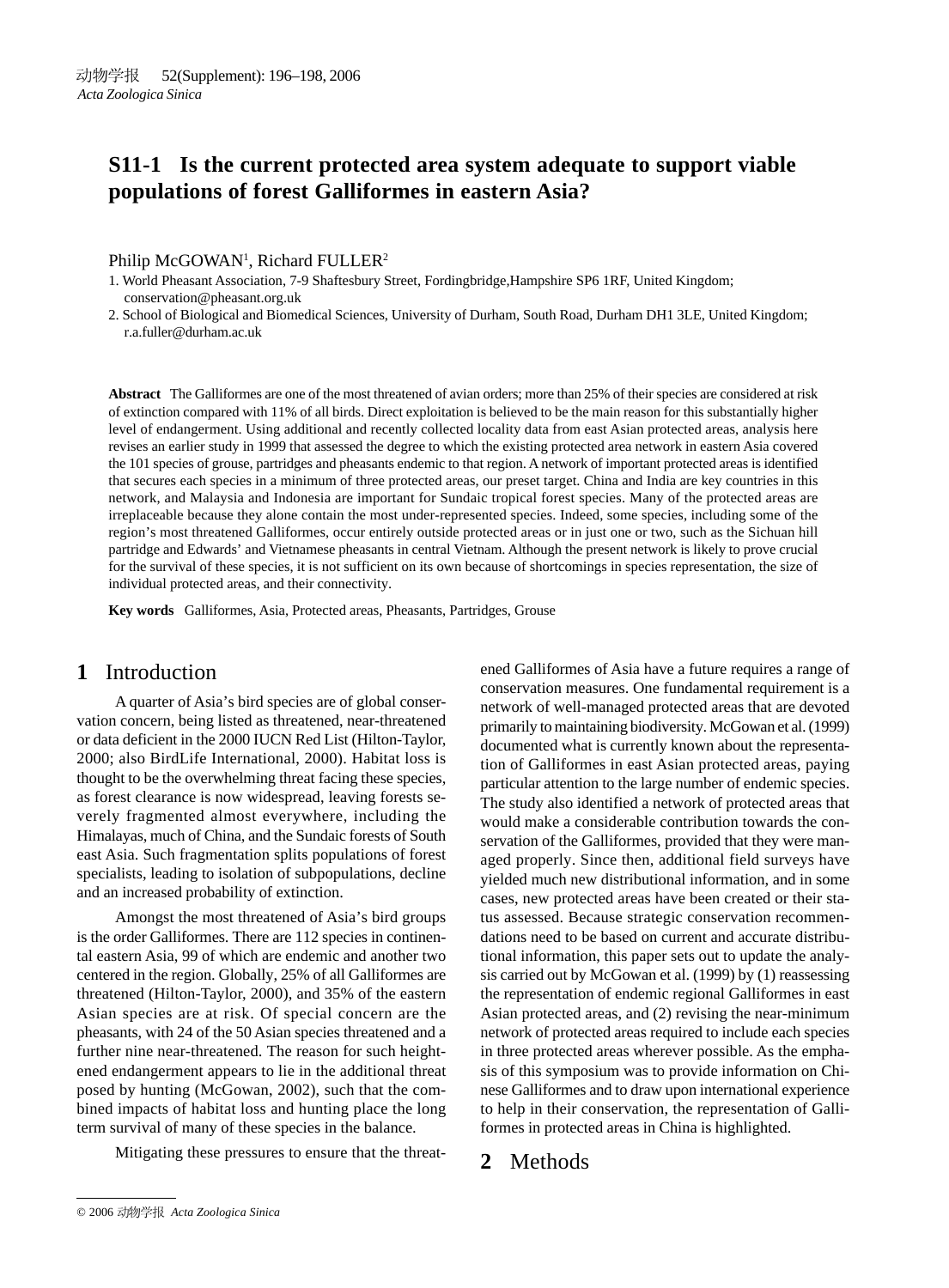To allow direct comparison with previous work, methods were as detailed in McGowan et al. (1999). Additional species locality information was obtained from reports by fieldworkers to the World Pheasant Association, the Pheasant Specialist Group and the Partridge, Quail and Francolin Specialist Group. In addition, BirdLife International kindly provided the database used to generate distribution maps and locality lists for their recent assessment of the threat status of Asian birds, *Threatened Birds of Asia* (Collar et al., 2001).

The protected areas included in this analysis were those assigned IUCN management categories I–IV (IUCN, 1994), with primarily biodiversity conservation objectives. In compiling the near-minimum network, we again set a target to include each species in at least three protected areas. Some species, however, were present in as many as three protected areas. Those protected areas that did contain such suites of poorly represented species were termed 'irreplaceable', as they had to be included in the network to avoid reducing representation further. The algorithm used for selecting the remainder of the protected areas (termed 'others') is given in McGowan et al. (1999).

## **3** Results

### **3.1 Summary statistics**

Eleven species with main distributions outside eastern Asia were first discarded from the analysis: *Ammoperdix griseogularis*, *Coturnix japonica*, *Coturnix ypsilophora*, *Falcipennis falcipennis*, *Lagopus lagopus*, *Lagopus muta*, *Lyrurus tetrix*, *Perdix perdix*, *Tetrao parvirostris*, *Tetrao urogallus*, *Tetraogallus altaicus*.

For the 101 species remaining (99 east Asian endemics and two with core ranges in east Asia), we collated more than 6 000 records, including more than 3 000 from China. From this dataset, 1 127 species records were extracted and from 399 protected areas. In China, there were 225 records

from 104 protected areas. Nine of the species involved are Chinese, and all except *Arborophila atrogularis* are endemic to that country. 21 species were recorded from fewer than three protected areas (Table 1), five of which are still not known to occur in any protected area. Of those 21, 13 inhabit forest, 10 of which are probably forest specialists and globally threatened.

### **3.2 Significant changes from McGowan et al. (1999)**

The most significant novelty from the present survey was the finding of *Arborophila rufipectus* in a protected area. Changes among other poorly represented species, all positive, were: *Polyplectron germaini* present in three protected areas, *Arborophila cambodiana* in three, *Arborophila gingica* in five, and *Lophophorus sclateri* in three.

#### **3.3 Near-minimum network**

Using the guidelines established by McGowan et al. (1999), the near-minimum network produced a set of 86 protected areas that gave the best possible representation of species in protected areas based on the available data. The network comprised 44 irreplaceable protected areas and 42 others (Table 2).

### **4** Discussion

Since 1999, there has been only minor improvement in the representation of endemic east Asian Galliformes in protected areas. This may be significant for several individual species, notably *Arborophila rufipectus*, but there is still much cause for concern because of the many species still represented in fewer than three protected areas. The ten species currently believed to be forest specialists seem to be most at risk.

For the five species outside all protected areas, the message is mixed. Thus the status of *Perdicula manipurensis* is of real concern, as this species has not

**Table 1 Species currently known from fewer than three protected areas of IUCN management categories I**–**IV in eastern Asia**

| Number of protected areas per species |                                   |                                |
|---------------------------------------|-----------------------------------|--------------------------------|
| 0                                     |                                   | 2                              |
| <i>*Crossoptilon harmani</i>          | *Alectoris magna                  | *Arborophila atrogularis       |
| Ophrysia superciliosa                 | Arborophila davidi                | Arborophila rubrirostris       |
| Perdicula manipurensis                | Arborophila merlini               | <i>*Perdix dauurica</i>        |
| Polyplectron, schleiermacheri         | *Arborophila rufipectus           | Polyplectron chalcurum         |
| Syrmaticus soemerringii               | *Chrysolophus amherstiae          | <i>*Tetraogallus tibetanus</i> |
|                                       | <i>*Crossoptilon crossoptilon</i> |                                |
|                                       | Lophura edwardsi                  |                                |
|                                       | Lophura hatinhensis               |                                |
|                                       | Lophura imperialis                |                                |
|                                       | *Perdix hodgsoniae                |                                |
|                                       | Polyplectron napoleonis           |                                |

\* denotes species occurring in China.